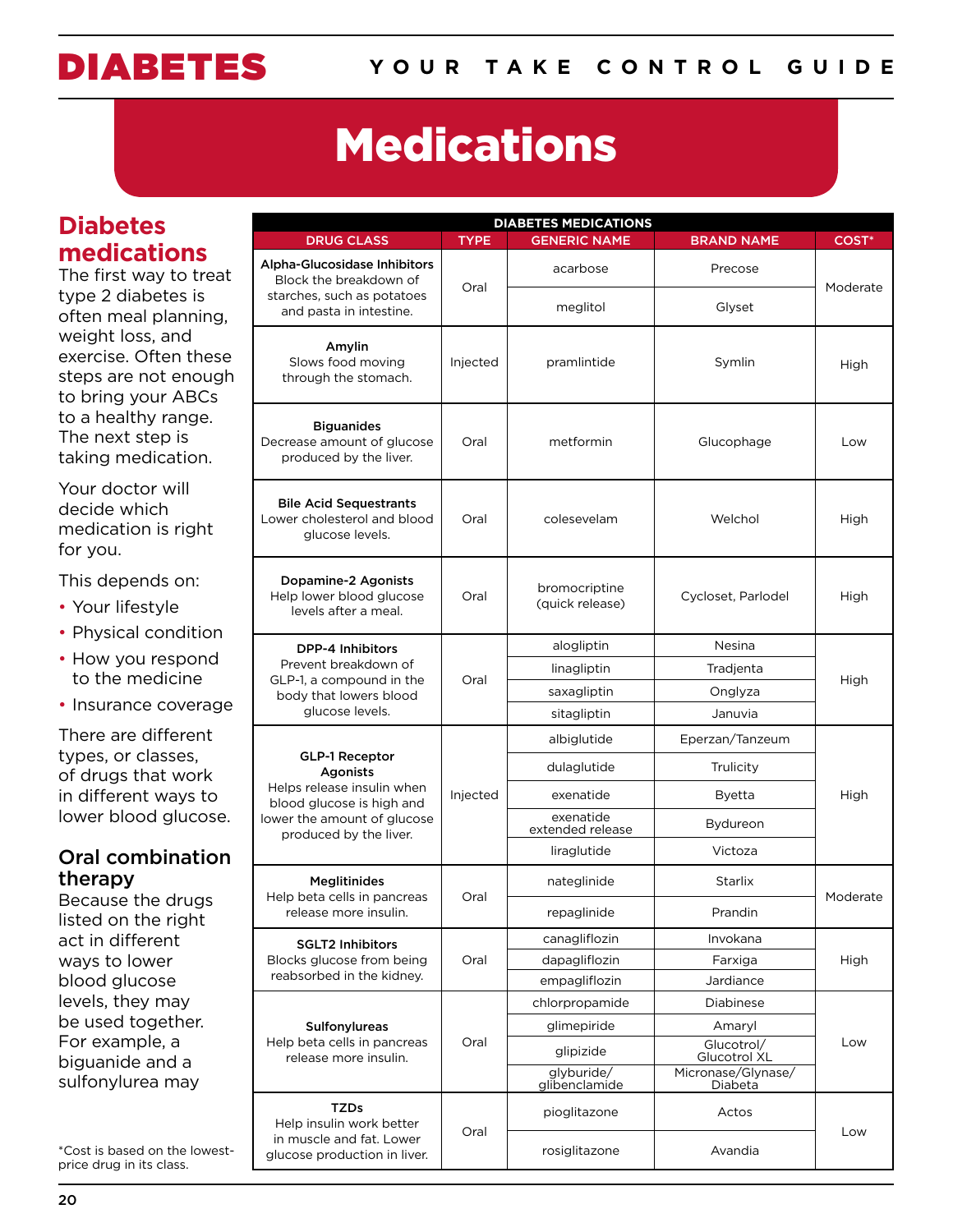### **Diabetes.org**



### **Medications** (continued)

be used together. Many combinations are combined into a single pill for convenience.

### Other injected medications

In addition to pills and insulin, some medications for controlling your blood glucose are injected.

### Insulin

There are different types of insulin that vary in how quickly they lower blood glucose levels. Some work very quickly and are taken with meals. Others are long-acting and are used just once or twice a day.

### **What if my blood glucose stays too high?**

If your blood glucose levels remain too high, your medication may need to be adjusted. Do not adjust your medication on



your own. Talk to your doctor about possible changes.

### **Diabetes and pregnancy**

If you're pregnant, talk with your health care provider about what

medications are right for you.

| <b>INSULIN</b>                                                                                                                                                                                                                                                                        |                                              |                   |  |  |  |
|---------------------------------------------------------------------------------------------------------------------------------------------------------------------------------------------------------------------------------------------------------------------------------------|----------------------------------------------|-------------------|--|--|--|
| <b>INSULIN TYPE*</b>                                                                                                                                                                                                                                                                  | <b>GENERIC NAME</b>                          | <b>BRAND NAME</b> |  |  |  |
|                                                                                                                                                                                                                                                                                       | aspart                                       | Fiasp             |  |  |  |
| Rapid-Acting<br>Onset: about 15 minutes                                                                                                                                                                                                                                               |                                              | NovoLog           |  |  |  |
| Peak: about 1 or 2 hours after injection                                                                                                                                                                                                                                              | glulisine                                    | Apidra            |  |  |  |
| Duration: last between 2-4 hours                                                                                                                                                                                                                                                      | lispro                                       | Admelog           |  |  |  |
|                                                                                                                                                                                                                                                                                       |                                              | Humalog           |  |  |  |
| Regular- or Short-Acting                                                                                                                                                                                                                                                              |                                              | Humulin R         |  |  |  |
| Onset: about 30 minutes<br>Peak: about 2 to 3 hours after injection                                                                                                                                                                                                                   | human regular                                | Novolin R         |  |  |  |
| Duration: last between 3-6 hours                                                                                                                                                                                                                                                      |                                              | Velosulin R       |  |  |  |
| Intermediate-Acting                                                                                                                                                                                                                                                                   |                                              | Humulin N         |  |  |  |
| Onset: about 2 to 4 hours after injection<br>Peak: 4 to 12 hours later                                                                                                                                                                                                                | human nph                                    | Novolin N         |  |  |  |
| Duration: it is effective for about<br>12 to 18 hours                                                                                                                                                                                                                                 |                                              | ReliOn            |  |  |  |
| Long-Acting or Basal Insulin Analogs                                                                                                                                                                                                                                                  | degludec                                     | Tresiba           |  |  |  |
| Onset: between 2 and 4 hours                                                                                                                                                                                                                                                          | detemir                                      | Levemir           |  |  |  |
| Peak: continuous, "peakless" action that acts<br>the way your body normally releases insulin                                                                                                                                                                                          | glargine                                     | Basaglar          |  |  |  |
| Duration: last up to 24 hours or longer                                                                                                                                                                                                                                               |                                              | Lantus            |  |  |  |
| <b>Ultra Long-Acting</b><br>Onset: 6 hours<br>Peak: No peak<br>Duration: 36 hours                                                                                                                                                                                                     | glargine u-300                               | Toujeo            |  |  |  |
| Inhaled Insulin<br>Onset: Within 12 to 15 minutes<br>Peak: 30 minutes<br>Duration: Out of your system in 180 minutes<br>Note: Must be used with injectable<br>long-acting insulin in patients with<br>type 1 diabetes and in type 2 diabetes<br>patients who use long-acting insulin. | technosphere<br>insulin-inhalation<br>system | Afrezza           |  |  |  |

\*Costs for insulin vary due to types and doses.

### **Important note:**

The generic names and brand names are shown to help you know what you take. The American Diabetes Association does not recommend or endorse any specific medication.

You might take a medication that is not on this list. Your healthcare team is your best source of information. Talk to them about all the medications you take. Never stop taking a medication or change your dose without talking with your doctor.